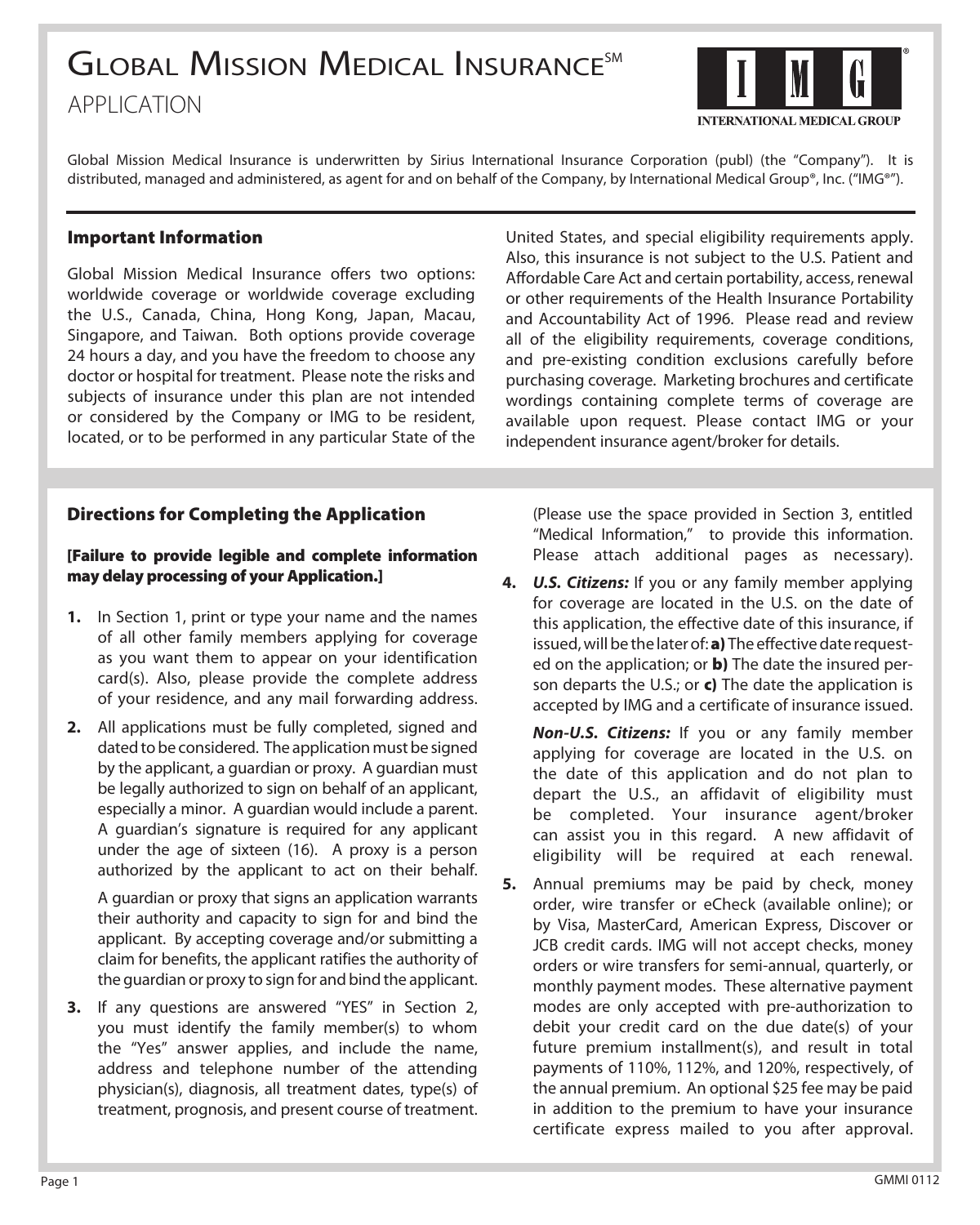| <b>NAME</b><br>Please print your name below                | <b>HEIGHT</b> | <b>WEIGHT</b> | <b>DATE OF</b><br><b>BIRTH</b><br>mo./day/yr. | <b>COUNTRY OF</b><br><b>CITIZENSHIP</b> | <b>GOVERNMENT</b><br><b>ISSUED</b><br><b>ID NUMBER</b> |
|------------------------------------------------------------|---------------|---------------|-----------------------------------------------|-----------------------------------------|--------------------------------------------------------|
| A. APPLICANT (LAST, FIRST, MIDDLE)                         |               |               |                                               |                                         |                                                        |
| $\Box$ MALE $\Box$ FEMALE                                  |               |               |                                               |                                         |                                                        |
| <b>B.</b> SPOUSE (LAST, FIRST, MIDDLE)                     |               |               |                                               |                                         |                                                        |
| □MALE □FEMALE                                              |               |               |                                               |                                         |                                                        |
| C. FIRST CHILD (BELOW AGE 19 - LAST, FIRST, MIDDLE)        |               |               |                                               |                                         |                                                        |
| □MALE □FEMALE                                              |               |               |                                               |                                         |                                                        |
| D. SECOND CHILD (BELOW AGE 19 - LAST, FIRST, MIDDLE)       |               |               |                                               |                                         |                                                        |
| $\Box$ MALE $\Box$ FEMALE                                  |               |               |                                               |                                         |                                                        |
| <b>E.</b> THIRD CHILD (BELOW AGE 19 - LAST, FIRST, MIDDLE) |               |               |                                               |                                         |                                                        |
| $\Box$ MALE $\Box$ FEMALE                                  |               |               |                                               |                                         |                                                        |

| <b>RESIDENCE ADDRESS</b>                                                                                                                                        |                                                                                                                                                                                                              |
|-----------------------------------------------------------------------------------------------------------------------------------------------------------------|--------------------------------------------------------------------------------------------------------------------------------------------------------------------------------------------------------------|
| <b>STREET ADDRESS</b>                                                                                                                                           |                                                                                                                                                                                                              |
| <b>CITY</b>                                                                                                                                                     | STATE, COUNTRY, POSTAL CODE                                                                                                                                                                                  |
| <b>TELEPHONE</b>                                                                                                                                                | FAX                                                                                                                                                                                                          |
| <b>EMAIL</b>                                                                                                                                                    |                                                                                                                                                                                                              |
| IS YOUR EXPECTED LENGTH OF RESIDENCE OUTSIDE THE U.S. AT LEAST 6 OF THE NEXT 12 MONTHS? $\Box$ YES $\Box$ NO                                                    |                                                                                                                                                                                                              |
| U.S. CITIZENS - DATE YOU DID (OR WILL) DEPART FROM THE U.S.<br>(mod/yr.)                                                                                        | NON-U.S. CITIZENS - IF YOUR RESIDENCE ADDRESS IS IN<br>THE U.S. AND YOU ANSWERED "NO" TO THE QUESTION ABOVE, OR<br>THE RESIDENCE ADDRESS IS NOT COMPLETED, AN<br>AFFIDAVIT OF ELIGIBILITY MUST BE COMPLETED. |
| <b>MAIL FORWARDING ADDRESS</b>                                                                                                                                  |                                                                                                                                                                                                              |
| <b>STREET ADDRESS</b>                                                                                                                                           |                                                                                                                                                                                                              |
| <b>CITY</b>                                                                                                                                                     | STATE, COUNTRY, POSTAL CODE                                                                                                                                                                                  |
| <b>TELEPHONE</b>                                                                                                                                                | FAX                                                                                                                                                                                                          |
| <b>EMAIL</b>                                                                                                                                                    |                                                                                                                                                                                                              |
| IF EITHER ADDRESS ABOVE IS IN FLORIDA, IS THE APPLICANT CURRENTLY LOCATED IN FLORIDA?<br>(DETERMINES APPLICABLE SURPLUS LINES TAX AND WILL NOT AFFECT COVERAGE) | $\sqcap$ YES<br>$\Box$ NO                                                                                                                                                                                    |
|                                                                                                                                                                 |                                                                                                                                                                                                              |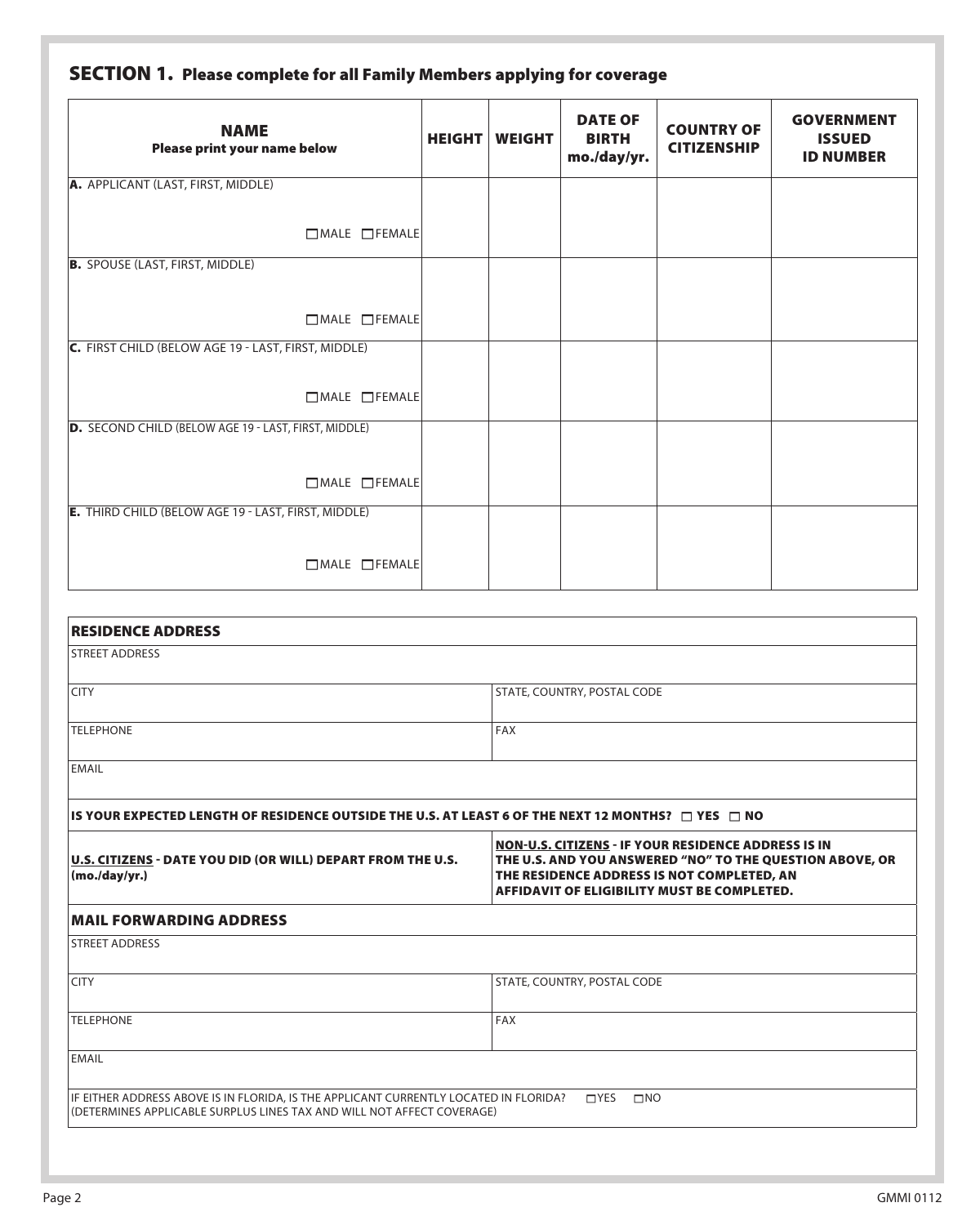## SECTION 2. Please answer all questions for the Applicant and for each Family Member applying for coverage

|    |                                                                                                                                                                                                                                                                                                                                                                                                                                                                                                                                                                                                                                                                                              | IF YES, SHOW FAMILY MEMBER<br><b>USING LETTERS FROM SECTION 1</b> |  |
|----|----------------------------------------------------------------------------------------------------------------------------------------------------------------------------------------------------------------------------------------------------------------------------------------------------------------------------------------------------------------------------------------------------------------------------------------------------------------------------------------------------------------------------------------------------------------------------------------------------------------------------------------------------------------------------------------------|-------------------------------------------------------------------|--|
|    | 1. Are you or any other applicant currently disabled or unable to perform normal activities?                                                                                                                                                                                                                                                                                                                                                                                                                                                                                                                                                                                                 | $\Box$ YES $\Box$ NO                                              |  |
| 2. | Are you or any other applicant presently hospitalized, or scheduled for or in need of hospitalization or surgery?                                                                                                                                                                                                                                                                                                                                                                                                                                                                                                                                                                            | $\Box$ YES $\Box$ NO                                              |  |
|    | 3. Have you or any other applicant ever tested positive for, been diagnosed with, or been treated for Acquired<br>Immune Deficiency Syndrome (AIDS), AIDS Related Complex (ARC), Lymphadenopathy Syndrome, Human<br>Immunodeficiency Virus (HIV) or any other Immune System Disorder?                                                                                                                                                                                                                                                                                                                                                                                                        | $\Box$ YES $\Box$ NO                                              |  |
|    | 4. Have you or any other applicant ever had, been recommended to have, or are you currently on a waiting list<br>for any organ transplant (other than corneal)?                                                                                                                                                                                                                                                                                                                                                                                                                                                                                                                              | $\Box$ YES $\Box$ NO                                              |  |
| 5. | Do you participate in professional sports?                                                                                                                                                                                                                                                                                                                                                                                                                                                                                                                                                                                                                                                   | $\Box$ YES $\Box$ NO                                              |  |
|    | If any individual answered YES to any of the above five questions, he or she does not qualify for this insurance. Thank you for your interest.                                                                                                                                                                                                                                                                                                                                                                                                                                                                                                                                               |                                                                   |  |
| 6. | Have you or any other applicant been diagnosed with or treated for any type of cancer or pre-cancerous<br>condition during the past five (5) years? If yes, please explain in Section 3.                                                                                                                                                                                                                                                                                                                                                                                                                                                                                                     | $\Box$ YES $\Box$ NO                                              |  |
| 7. | If a non-U.S. citizen, do you or any other applicant have a U.S. visa or green card? If yes, please complete the<br>following: <b>a.</b> Type of visa _________________ <b>b.</b> Issue date _____________<br><b>c.</b> Expiration date ________________ <b>d.</b> Date of arrival in U.S.                                                                                                                                                                                                                                                                                                                                                                                                   | $\Box$ YES $\Box$ NO                                              |  |
| 8. | If a non-U.S. citizen, have you or any other applicant resided continuously in the U.S. for the last five (5) years?                                                                                                                                                                                                                                                                                                                                                                                                                                                                                                                                                                         | $\Box$ YES $\Box$ NO                                              |  |
| 9. | Are you or any other applicant currently pregnant? If yes, please provide due date:                                                                                                                                                                                                                                                                                                                                                                                                                                                                                                                                                                                                          | $\Box$ YES $\Box$ NO                                              |  |
|    | If any individual answered YES to any of the above four questions, he or she may not qualify for this insurance.                                                                                                                                                                                                                                                                                                                                                                                                                                                                                                                                                                             |                                                                   |  |
|    | Questions 10 - 31, below must be answered for the applicant and every family member included on this Application. For any question<br>answered "YES," please identify the family member to whom the answer applies (use the letter that corresponds to the family member from<br>Section 1), and provide complete details of the medical condition at issue in the space provided in Section 3 of this Application, including<br>the name, address and telephone number of all attending physician(s), diagnoses, all treatment dates, type(s) of treatment, prognosis, and<br>present course of treatment. IMG and the Company reserve the right to request additional medical information. |                                                                   |  |
|    | Have you or any family member applying for coverage EVER experienced manifestation or symptoms of, suffered from, sought<br>consultation, examination, testing or been treated for, or been diagnosed with, any disease, condition, illness, medical problem,<br>disorder, sickness or other problem arising from, involving, or relating to any of the following:                                                                                                                                                                                                                                                                                                                           |                                                                   |  |
|    | 10. Heart, cardiac, cardiovascular and/or circulatory, including, but not limited to: congestive heart failure, heart<br>attack, angina, chest pain, arteriosclerosis, atherosclerosis, elevated blood pressure, hypertension, swelling<br>of feet/ankles, thrombosis, phlebitis, rheumatic fever, or heart murmur? If yes, in addition to Section 3,<br>please complete the following: a) Date of most recent blood pressure reading?<br><b>b</b> ) Most recent blood pressure reading: _______ AS/______ DS<br>c) Medications taken (Types and Dosage)                                                                                                                                     | $\Box$ YES $\Box$ NO                                              |  |
|    | 11. Blood, blood vessels, spleen, arteries, veins or disorders of the blood, including, but not limited to: anemia,<br>hemophilia, leukemia, hepatitis, lymph glands, or high cholesterol?                                                                                                                                                                                                                                                                                                                                                                                                                                                                                                   | $\Box$ YES $\Box$ NO                                              |  |
|    | 12. Diabetes, hyperglycemia or hypoglycemia? If yes to diabetes, in addition to Section 3, please complete the<br>following: a) Diabetic Type: I_____ or II _____ b) Date diagnosed:<br><b>d)</b> Medications (Types and Dosage)<br>e) Date of most recent HbA1c Test?<br>f) Results of HbA1c Test $(1 - 10)$                                                                                                                                                                                                                                                                                                                                                                                | $\Box$ YES $\Box$ NO                                              |  |
|    | 13. Asthma or allergies? If yes, in addition to Section 3, please specify which one and complete the following:<br>a) Date diagnosed: <b>b</b> ) Has hospitalization or emergency room treatment been required?<br>c) Please list known triggers:<br><b>d</b> ) Medications (Types and Dosage): <b>Example 2018</b><br>e) Frequency of attacks:                                                                                                                                                                                                                                                                                                                                              | $\Box$ YES $\Box$ NO                                              |  |
|    | 14. Cancer, tumor, cyst, polyp, melanoma, Kaposi's sarcoma, cell disorder, shingles, lump, calcification, or<br>growth of any kind?                                                                                                                                                                                                                                                                                                                                                                                                                                                                                                                                                          | $\Box$ YES $\Box$ NO                                              |  |
|    | 15. Liver, Pancreas, Gall Bladder or endocrine disorders including, but not limited to: pituitary, thyroid or<br>metabolic disorders, or obesity?                                                                                                                                                                                                                                                                                                                                                                                                                                                                                                                                            | $\Box$ YES $\Box$ NO                                              |  |
|    | 16. Kidney, urinary tract functions, kidney or bladder stones or infections?                                                                                                                                                                                                                                                                                                                                                                                                                                                                                                                                                                                                                 | $\Box$ YES $\Box$ NO                                              |  |
|    | 17. Respiratory system including, but not limited to: tuberculosis, lung disorders, emphysema, chronic cough,<br>bronchitis, bronchial asthma, pleurisy pneumonia?                                                                                                                                                                                                                                                                                                                                                                                                                                                                                                                           | $\Box$ YES $\Box$ NO                                              |  |
|    | 18. Mental and nervous system disorders including, but not limited to: psychosis, mental or behavioral<br>disorders, ADD or ADHD, chemical or drug abuse or dependency, alcoholism, psychiatric counseling and/or<br>support groups, depression, anxiety, chronic fatigue, or eating or sleeping disorders?                                                                                                                                                                                                                                                                                                                                                                                  | $\Box$ YES $\Box$ NO                                              |  |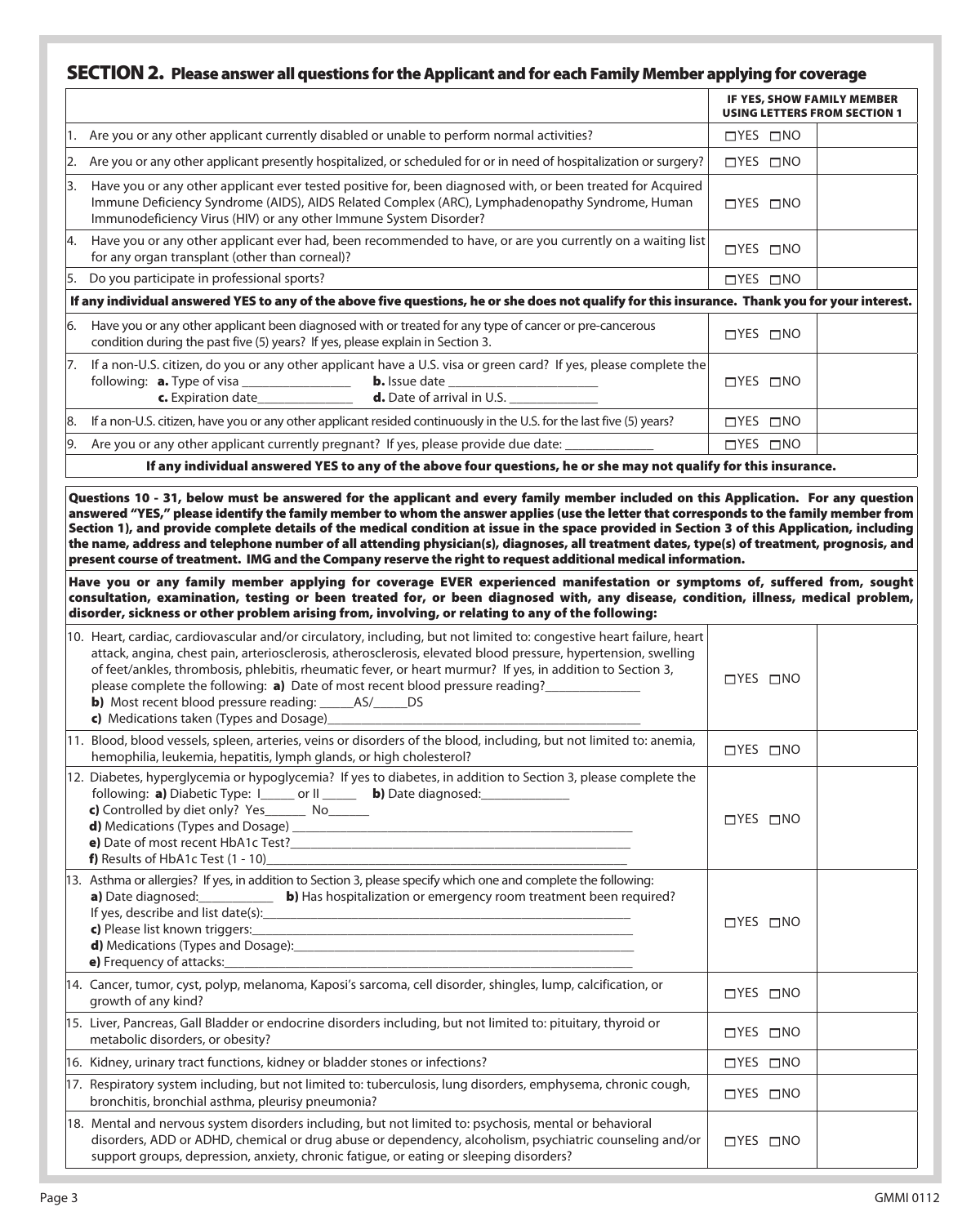## SECTION 2. (continued)

|                                                                                                                                                                                                                                                                                                                                                                    | IF YES, SHOW FAMILY MEMBER<br><b>USING LETTERS FROM SECTION 1</b> |  |
|--------------------------------------------------------------------------------------------------------------------------------------------------------------------------------------------------------------------------------------------------------------------------------------------------------------------------------------------------------------------|-------------------------------------------------------------------|--|
| 19. Neurological disorders, including but not limited to: multiple sclerosis (MS), muscular dystrophy, Lou<br>Gehrig's disease (ALS), Parkinson's disease, paralysis, epilepsy, convulsions, seizures, migraines, chronic<br>headaches, stroke, or transient cerebral ischemic attacks?                                                                            | $\Box$ YES $\Box$ NO                                              |  |
| 20. Muscular, skeletal, spine, bone, or joint, including but not limited to: scoliosis, disc disease or disorder,<br>vertebrae, degeneration, or any other back or neck condition, rheumatism, arthritis, gout, tendonitis,<br>osteoporosis or inflammation?                                                                                                       | $\Box$ YES $\Box$ NO                                              |  |
| 21. For female applicants, miscarriage, complicated pregnancy or delivery, or infertility consultation, advice,<br>diagnosis or treatment, and disorders of the reproductive systems, including but not limited to: vaginal<br>bleeding, fibroids, nodules or breast cysts, fallopian tubes, ovaries or uterus, and hormone replacement therapy?                   | $\Box$ YES $\Box$ NO                                              |  |
| 22. For male applicants, disorders of the reproductive systems, including but not limited to: prostate or<br>elevated PSA level, or erectile dysfunction?                                                                                                                                                                                                          | $\Box$ YES $\Box$ NO                                              |  |
| [23. Congenital, genetic, hereditary or other birth condition or defect including, but not limited to: mental<br>retardation, Down Syndrome, or other chromosome disorder, physical disorder, deformity or defect?                                                                                                                                                 | $\Box$ YES $\Box$ NO                                              |  |
| 24. Digestive system, stomach, or intestines, including, but not limited to: esophageal regurgitation, gastritis,<br>ulcers, colon, or rectum disorders?                                                                                                                                                                                                           | $\Box$ YES $\Box$ NO                                              |  |
| 25. Eyes, ears, nose, mouth, throat or jaw, including, but not limited to: cataracts, glaucoma, nasal septum<br>deviation, chronic sinusitis, or TMJ?                                                                                                                                                                                                              | $\Box$ YES $\Box$ NO                                              |  |
| [26. Any other disease, medical problem, illness, injury or condition of any kind not listed?                                                                                                                                                                                                                                                                      | $\Box$ YES $\Box$ NO                                              |  |
| 27. Do you or any family member applying for coverage currently use or during the past five years have you<br>used tobacco in any form?                                                                                                                                                                                                                            | $\Box$ YES $\Box$ NO                                              |  |
| 28. Have you or any family member applying for coverage ever applied for or purchased insurance through<br>IMG? (If yes, please provide certificate number, if any, and details.)                                                                                                                                                                                  | $\Box$ YES $\Box$ NO                                              |  |
| [29. During the last twelve (12) months, have you or any family member applying for coverage experienced<br>manifestation or symptoms of, been diagnosed with, or received any consultation, examination, testing or<br>treatment (including medications) for, any medical, health, mental, physical or nervous condition? If yes,<br>please explain in Section 3. | $\Box$ YES $\Box$ NO                                              |  |
| 30. Have you or any family member applying for coverage ever been rejected, cancelled, rated or declined for<br>coverage under any health, life or disability insurance policy? If yes, please explain in Section 3.                                                                                                                                               | $\Box$ YES $\Box$ NO                                              |  |
| 31. During the last twelve (12) months, have you or any family member applying for coverage been covered<br>under any health or medical insurance plan, including a government sponsored health care plan? If yes,<br>please state the name and location of the insurance company, the policy/plan number, and the applicable<br>dates of coverage.                | $\Box$ YES $\Box$ NO                                              |  |

#### SECTION 2a. Please list all prescribed and over the counter medications, and any surgeries for the Applicant and for each Family Member for whom it applies (use the corresponding letter(s) from Section 1). Please attach additional pages as necessary.

| <b>Family Member</b><br>(use letters from Section 1) | <b>Medications and Dosages</b> | <b>Conditions</b>                                                           | <b>Date(s) of Treatment</b> |
|------------------------------------------------------|--------------------------------|-----------------------------------------------------------------------------|-----------------------------|
|                                                      |                                |                                                                             |                             |
|                                                      |                                |                                                                             |                             |
| <b>Family Member</b><br>(use letters from Section 1) | <b>Surgeries</b>               |                                                                             | <b>Date(s) of Treatment</b> |
|                                                      |                                |                                                                             |                             |
|                                                      |                                |                                                                             |                             |
|                                                      |                                | Family Practitioner's Details - The following information must be completed |                             |
| Doctor's Name:                                       |                                | Telephone:                                                                  |                             |
| Address:                                             |                                |                                                                             |                             |
| Country:                                             |                                | Postal/Zip Code:                                                            |                             |
| Date Last Seen:                                      |                                | Reason:                                                                     |                             |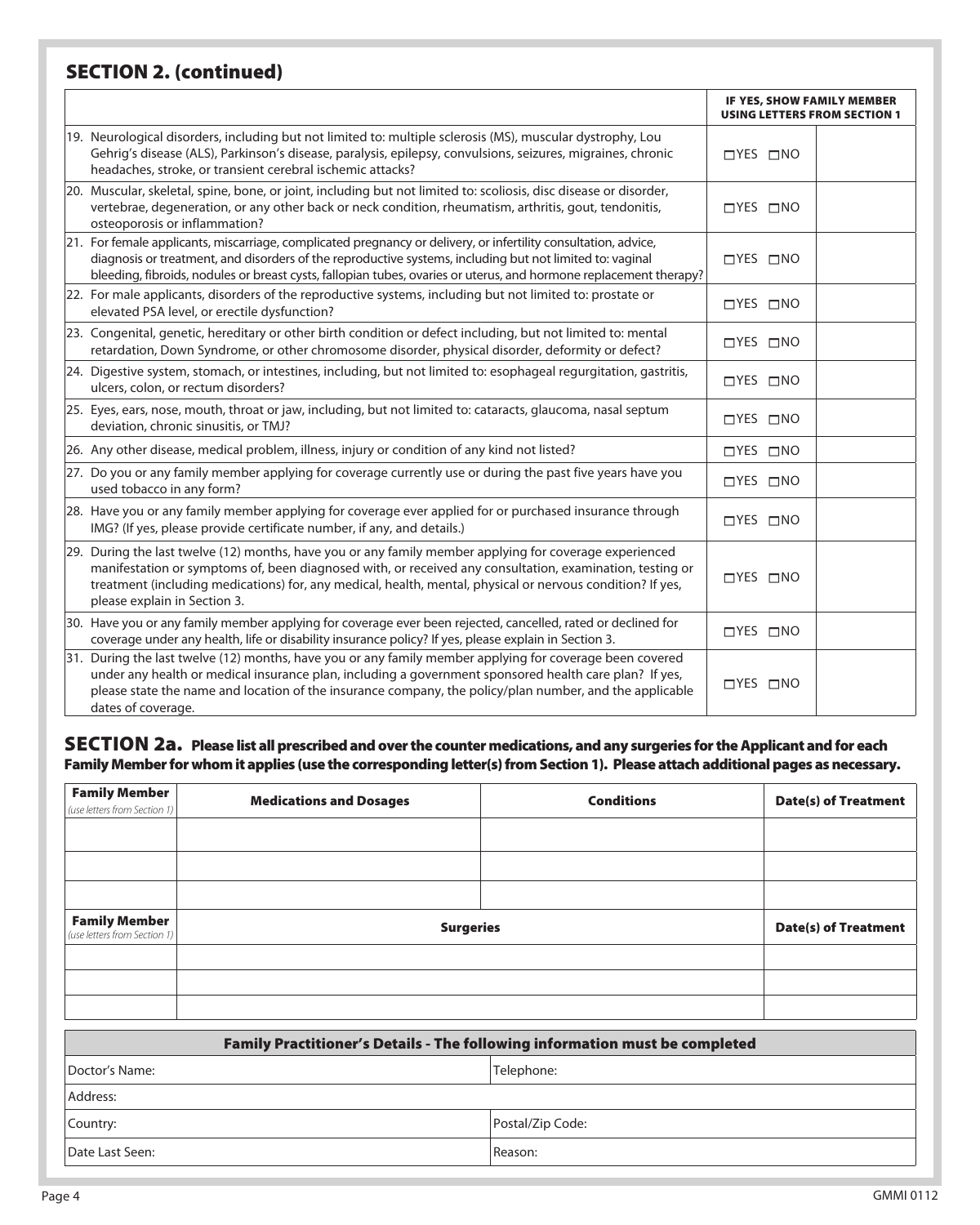### SECTION 3. Medical Information/Prior Insurance

For any question answered "YES" in Section 2, please identify each Family Member for whom the answer applies (using the corresponding letter(s) from Section 1), and provide complete details of the medical condition at issue, including the name, address and telephone number of the attending physician(s), hospital(s), clinic(s) and all other health care providers involved, diagnosis, all treatment dates, type(s) of treatment, prognosis, and present course of treatment. *Please attach additional pages as necessary.* IMG and the Company reserve the right to request additional medical information prior to acceptance of Application.

| <b>Family Member</b><br>(use letters from Section 1)                                                                                                                                                           | <b>Condition(s)/Diagnosis, Prognosis,</b><br><b>Past and Present Course of Treatment(s)</b> | <b>Physician/Hospital/Clinic/Health Care</b><br><b>Provider Name(s), Address &amp; Telephone</b> | <b>Date(s) of Treatment</b> |  |  |
|----------------------------------------------------------------------------------------------------------------------------------------------------------------------------------------------------------------|---------------------------------------------------------------------------------------------|--------------------------------------------------------------------------------------------------|-----------------------------|--|--|
|                                                                                                                                                                                                                |                                                                                             |                                                                                                  |                             |  |  |
|                                                                                                                                                                                                                |                                                                                             |                                                                                                  |                             |  |  |
|                                                                                                                                                                                                                |                                                                                             |                                                                                                  |                             |  |  |
|                                                                                                                                                                                                                |                                                                                             |                                                                                                  |                             |  |  |
| lf any family member applying for coverage has ever been rejected, cancelled, rated or declined for coverage under any health, life or<br>disability insurance policy (see Question 30), please explain below. |                                                                                             |                                                                                                  |                             |  |  |

**SUBSCRIPTION** I (we) hereby apply to the Global Medical Services Group Insurance Trust, c/o MutualWealth Management Group, Carmel, IN, or its successor, for Global Mission Medical Insurance<sup>sM</sup> as offered by the Company on the date of its receipt hereof. I (we) understand and agree that: (i) no coverage will be effective until this Application has been duly accepted in writing by the Company, (ii) no modification or waiver relating to this Application or the coverage applied for will be binding upon the Company or IMG unless approved in writing by an officer of the Company or IMG, (iii) IMG and the Company will rely on the accuracy and completeness of the information provided herein, (iv) any misrepresentation or omission contained herein will void the insurance certificate, and any and all claims and benefits thereunder will be forfeited and waived, (v) by submission of this Application and/or any future claim for benefits I (we) purposefully initiate and take advantage of the privilege of conducting business with the Company in Indiana, through IMG as its selected agent and administrator, and invoke the benefits and protections of its laws, and (vi) the contract of insurance represented by the Master Policy and evidenced by the Certificate of insurance shall be deemed issued and made in Indianapolis, IN, and sole and exclusive jurisdiction and venue for any court action or administrative proceeding relating to this insurance shall be in Marion County, Indiana, for which applicant(s) hereby consent(s). I (we) agree to use Indiana law for all rights and claims arising under this insurance.

ACKNOWLEDGEMENT I (we) understand and agree that: (i) marketing brochures and certificate wordings are available prior to application upon request, (ii) the insurance agent, broker, website, or other producer, if any, involved with respect to the solicitation of this application is acting solely as my legal agent and representative and is representing my personal interests, and that such person has no authority to bind or speak for, and is not acting as the legal agent or representative of, the Company or IMG, (iii) any injury, illness, sickness, disease, or other physical, medical, mental or nervous condition, disorder or ailment that, with reasonable medical certainty, existed on or at any time prior to the effective date of coverage, including any subsequent, chronic or recurring complications or consequences related thereto or arising therefrom, whether or not previously manifested or symptomatic, diagnosed or treated prior to the effective date or disclosed herein (a "pre-existing condition"), and on certain plan options, will be excluded from coverage for two years from the effective date, and thereafter will be limited to \$50,000 lifetime per person, with a maximum of \$5,000 per person per annual coverage period, (iv) any condition/diagnosis/illness that is not disclosed on my application would never be covered under this certificate or renewal, (v) the subjects of insurance applied for are not intended or considered by the applicant(s), the Company or IMG to be resident, located, or to be performed in any particular state of the United States, and (vi) the Company, as carrier and underwriter of the plan, is solely liable for the coverages and benefits to be provided thereunder, and IMG acts solely as agent for the Company and has no direct or independent liability under the Master Policy or any Certificate of insurance.

**CERTIFICATION** I (we) hereby certify, represent and warrant to IMG and the Company that: (i) I (we) have read the questions contained in this Application or they have been read to me (us), and I (we) understand them, (ii) my (our) responses to the questions are true, accurate and complete in all respects as of the date hereof, and that I (we) will supplement such responses prior to the requested effective date in the event of any change or addition thereto, (iii) I am (we are) currently in good health and, except for the conditions and other information disclosed herein, I (we) have not been diagnosed with, sought consultation or been treated for, and have not experienced manifestation or symptoms of and do not suffer from any pre-existing condition which I (we) foresee may require treatment in the future or for which I (we) intend to claim under this insurance, and (iv) if this Application is signed as guardian or proxy of the applicant, the signer warrants their authority and capacity to so act and bind the applicant. By acceptance of coverage and/or submission of any claim for benefits, the applicant ratifies the authority of the signer to so act and bind the applicant.

MEDICAL RELEASE I (we) authorize any doctor, practitioner of the healing arts, hospital, clinic, health care related facility, pharmacy, government agency, insurance agency, insurance company, group policyholder, employee or benefit plan administrator having information as to my (our) care, advice, treatment, diagnosis or prognosis of any physical or mental condition, and/or employment status, to provide such information to IMG and/or the Company and my producer/broker involved in procurement of this application and/or insurance coverage.

SATISFACTION GUARANTY/REVIEW PERIOD It is understood I (we) will have 15 days from the effective date to review the insurance Certificate and all benefits, terms, conditions, limitations and exclusions of coverage. If not completely satisfied, I (we) may cancel this insurance by written request retroactive to the effective date and receive a full refund of premium.

Signature of Applicant, Guardian or Proxy\* *(Relationship to Applicant if signing as Guardian or Proxy)* Date (Mo./Day/Yr.)

#### Signature of Spouse Date (Mo./Day/Yr.)

*\*A guardian's signature is required for any applicant under the age of sixteen (16). See Directions for Completing the Application, Page 1, number 2, regarding Guardian or Proxy signatures.*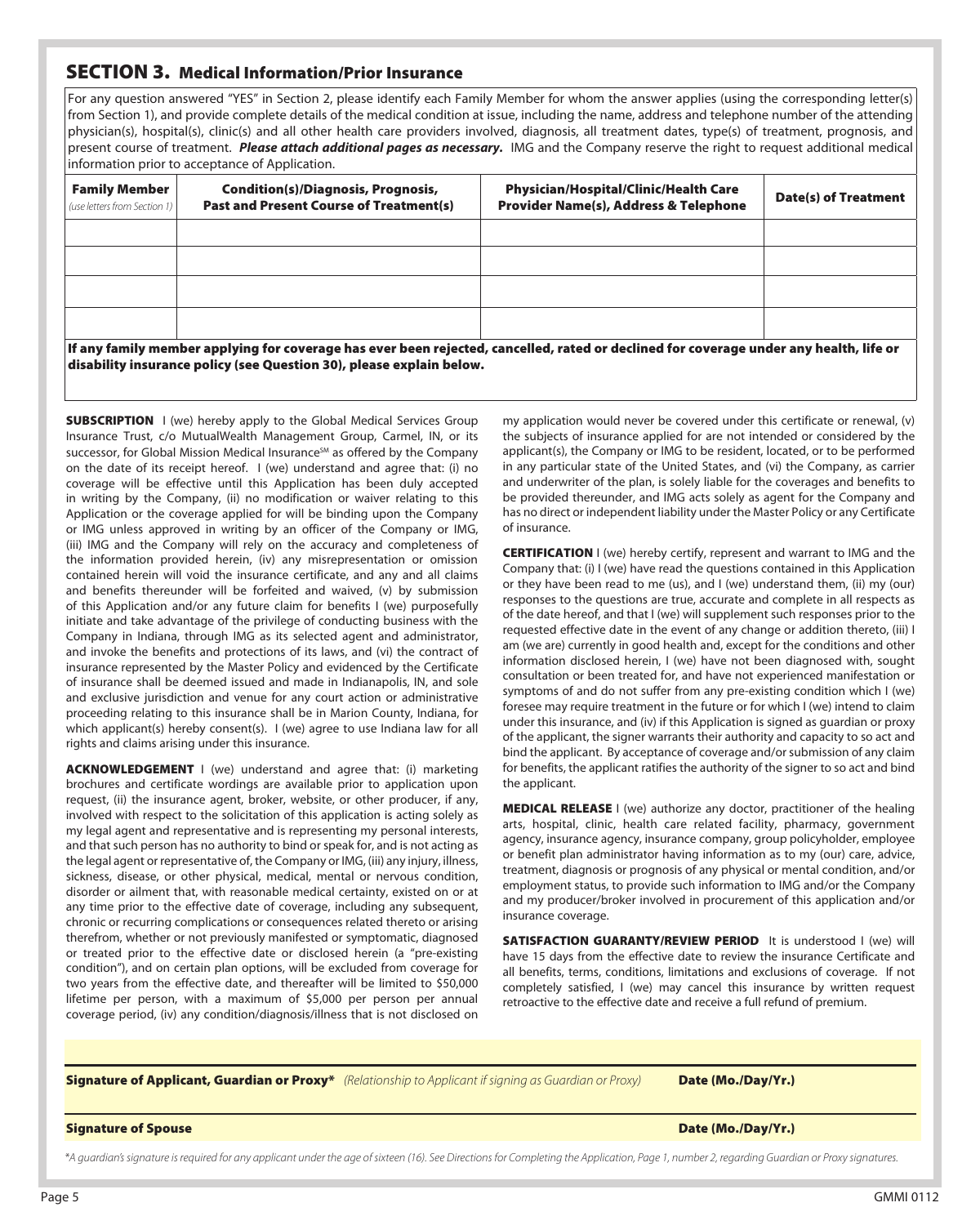## GLOBAL TERM LIFE INSURANCE<sup>SM</sup> **GLOBAL DAILY INDEMNITYSM**

Underwritten by International Medical Insurance Company<sup>SM</sup>, Inc. (IMIC<sup>SM</sup>). It is distributed, managed and administered, as agent for IMIC, by International Medical Group®, Inc. ("IMG®"). Global Term Life Insurance and Global Daily Indemnity are only available at the time of application for, and with the purchase of, Global Mission Medical Insurance<sup>SM</sup>.

## SECTION 4.

Please indicate the name of each Family Member applying for these optional plans

| <b>NAME</b>            | <b>TERM LIFE</b><br><b>UNIT ONE</b> | <b>TERM LIFE</b><br><b>UNIT TWO</b> | <b>INDEMNITY</b><br><b>UNIT ONE</b> | <b>INDEMNITY</b><br><b>UNIT TWO</b>              |
|------------------------|-------------------------------------|-------------------------------------|-------------------------------------|--------------------------------------------------|
| A. APPLICANT           | UTYES UNO                           | $\Box$ YES $\Box$ NO                |                                     | $\Box$ YES $\Box$ NO $\Box$ YES $\Box$ NO $\Box$ |
| <b>B.</b> SPOUSE       | $\Box$ YES $\Box$ NO                | $\Box$ YES $\Box$ NO                |                                     | $\Box$ YES $\Box$ NO $\Box$ YES $\Box$ NO        |
| <b>C.</b> FIRST CHILD  | $\Box$ YES $\Box$ NO                |                                     |                                     | $\Box$ YES $\Box$ NO $\Box$ YES $\Box$ NO $\Box$ |
| <b>D.</b> SECOND CHILD | $\Box$ YES $\Box$ NO                | <b>NOT</b><br><b>AVAILABLE</b>      |                                     | $\Box$ YES $\Box$ NO $\Box$ YES $\Box$ NO $\Box$ |
| <b>E.</b> THIRD CHILD  | $\Box$ YES $\Box$ NO                |                                     |                                     | $\Box$ YES $\Box$ NO $\Box$ YES $\Box$ NO        |

| FOR EACH INDIVIDUAL APPLYING FOR LIFE INSURANCE, PLEASE INDICATE: |                     | % OF DEATH<br><b>BENEFIT</b> |
|-------------------------------------------------------------------|---------------------|------------------------------|
| <b>APPLICANT A</b>                                                |                     |                              |
| <b>PRIMARY BENEFICIARY NAME</b>                                   | <b>RELATIONSHIP</b> | $\%$                         |
| CONTINGENT BENEFICIARY NAME                                       | <b>RELATIONSHIP</b> |                              |
| <b>APPLICANT B</b>                                                |                     |                              |
| <b>PRIMARY BENEFICIARY NAME</b>                                   | <b>RELATIONSHIP</b> | $\%$                         |
| <b>CONTINGENT BENEFICIARY NAME</b>                                | <b>RELATIONSHIP</b> |                              |
| <b>APPLICANT C</b>                                                |                     |                              |
| <b>PRIMARY BENEFICIARY NAME</b>                                   | <b>RELATIONSHIP</b> | $\%$                         |
| <b>CONTINGENT BENEFICIARY NAME</b>                                | <b>RELATIONSHIP</b> |                              |
| <b>APPLICANT D</b>                                                |                     |                              |
| <b>PRIMARY BENEFICIARY NAME</b>                                   | <b>RELATIONSHIP</b> | $\%$                         |
| <b>CONTINGENT BENEFICIARY NAME</b>                                | <b>RELATIONSHIP</b> |                              |
| <b>APPLICANTE</b>                                                 |                     |                              |
| <b>PRIMARY BENEFICIARY NAME</b><br><b>RELATIONSHIP</b>            |                     | $\%$                         |
| CONTINGENT BENEFICIARY NAME                                       | <b>RELATIONSHIP</b> |                              |

#### If a U.S. citizen, I (we) understand coverage for Global Term Life Insurance will not be effective prior to the date of my (our) departure from the U.S.

|           | (initial here)                                                                                                                                                                                                                                                                                                                                                                                        | (initial here) | (initial here)                                                                                                                                                     |
|-----------|-------------------------------------------------------------------------------------------------------------------------------------------------------------------------------------------------------------------------------------------------------------------------------------------------------------------------------------------------------------------------------------------------------|----------------|--------------------------------------------------------------------------------------------------------------------------------------------------------------------|
| Applicant | Spouse                                                                                                                                                                                                                                                                                                                                                                                                |                | <b>For Covered Children</b>                                                                                                                                        |
|           | If accepted for the Global Mission Medical Insurance plan, I (we)<br>. The discontinued the start form ( ) as seen as set $\mathbf{f} \in \mathbf{f}$ , $\mathbf{f} \in \mathbf{f}$ , $\mathbf{f} \in \mathbf{f}$ , $\mathbf{f} \in \mathbf{f}$ , $\mathbf{f} \in \mathbf{f}$ , $\mathbf{f} \in \mathbf{f}$ , $\mathbf{f} \in \mathbf{f}$ , $\mathbf{f} \in \mathbf{f}$ , $\mathbf{f} \in \mathbf{f}$ |                | have also applied for the optional Global Daily Indemnity p<br>والمستندر والطائمة المستحدث والمسائل والسامية ومعارضة والمناسب والمستحدث والمساري والمستحدث المستحد |

understand that I (we) may qualify for Global Term Life Insurance and/or Global Daily Indemnity underwritten by International Medical Insurance Company. I (we) do hereby apply to the Global Life Insurance Services Group Insurance Trust, Bank of Bermuda, Hamilton, Bermuda, for Global Term Life Insurance and/or Global Daily Indemnity, as indicated above. I (we) hereby incorporate herein the certifications, representations, understandings, agreements, acknowledgements, authorizations, and warranties from the foregoing Application for Global Mission Medical Insurance, and understand and agree that the terms, conditions, restrictions and penalties thereof shall likewise apply hereto. If I (we)

plan, I (we) understand that only overnight hospital stays eligible under my (our) Global Mission Medical Insurance plan, excluding pregnancies, are covered. I (we) also understand: (i) there is an additional premium for Global Daily Indemnity, (ii) that in the event IMG does not accept this Application, its sole obligation is to return the premium to me (us), (iii) that the death benefit will be determined by my (our) age at the time of my (our) death, and (iv) that the Master Policy for Global Term Life Insurance and Global Daily Indemnity is issued in Bermuda and is governed by its laws.

| <b>Signature of Applicant, Guardian or Proxy</b> | Date (Mo./Day/Yr.)   Signature of Spouse | Date (Mo./Day/Yr.) |
|--------------------------------------------------|------------------------------------------|--------------------|
|                                                  |                                          |                    |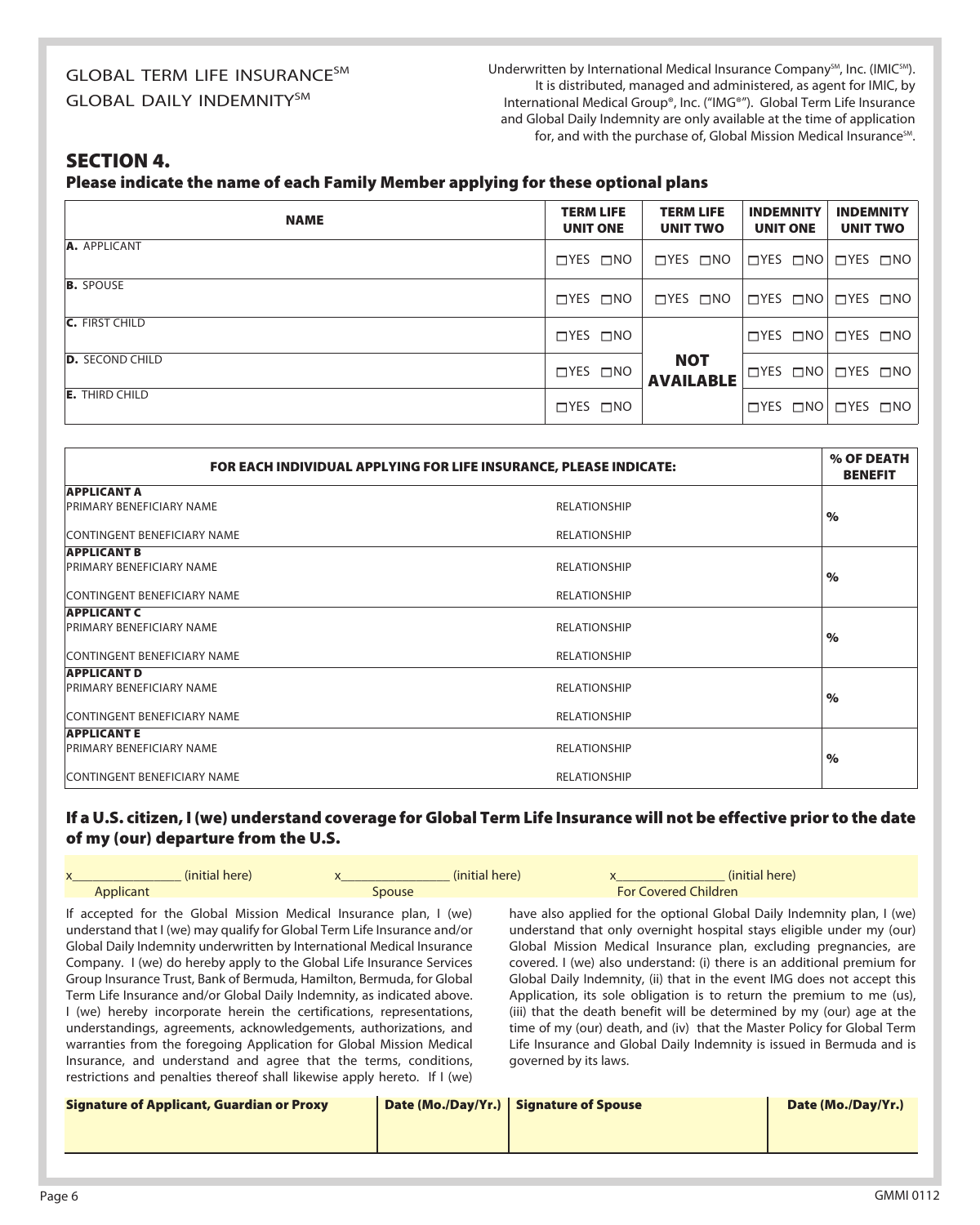## SECTION 5.

Deductible Selection and Premium Calculation. Note: Plan Option, Deductible Selection, Payment Mode, and Area of Coverage must be the same for all Family Members.



| Check one Plan Option: $\Box$ Silver $\Box$ Gold $\Box$ Gold Plus $\Box$ Platinum                                                               |  |  |
|-------------------------------------------------------------------------------------------------------------------------------------------------|--|--|
| Check one Deductible: □ \$100 (Platinum only) □ \$250 □ \$500 □ \$1,000 □ \$2,500 □ \$5,000 □ \$10,000                                          |  |  |
| Check one Payment Mode: $\Box$ Annual = 1.00 $\Box$ Semi-annual = 0.55 $\Box$ Quarterly = 0.28 $\Box$ Monthly = .10                             |  |  |
| Check one Area of Coverage: $\Box$ Worldwide $\Box$ Worldwide excluding the U.S., Canada, China, Hong Kong, Japan, Macau, Singapore, and Taiwan |  |  |
| <b>PREMIUM CALCULATION (Applications without payment of premium will not be approved)</b>                                                       |  |  |

Annual premiums may be paid by check, money order, wire transfer or eCheck (available online); or by Visa, MasterCard, American Express, Discover or JCB credit cards. IMG will not accept checks, money orders or wire transfers for semi-annual, quarterly, or monthly payment modes. These alternative payment modes are only accepted with pre-authorization to debit your credit card on the due date(s) of your future premium installment(s) prior to the expiration date. An optional \$25 fee may be paid in addition to the premium to have your insurance certificate express mailed to you after approval.

| Enter the <b>annual</b> Global Mission Medical Insurance premium for each Family<br>Member that corresponds to their age, gender and deductible.                                                                                                                                                                                                                                                 |                                     |                           |  |  |
|--------------------------------------------------------------------------------------------------------------------------------------------------------------------------------------------------------------------------------------------------------------------------------------------------------------------------------------------------------------------------------------------------|-------------------------------------|---------------------------|--|--|
| Primary Applicant \$                                                                                                                                                                                                                                                                                                                                                                             |                                     |                           |  |  |
| <b>Application cannot</b>                                                                                                                                                                                                                                                                                                                                                                        | Spouse                              | $\frac{1}{2}$             |  |  |
| be processed                                                                                                                                                                                                                                                                                                                                                                                     | 1st Child                           | $\frac{1}{2}$             |  |  |
| unless this section                                                                                                                                                                                                                                                                                                                                                                              | 2nd Child                           | $\frac{1}{2}$             |  |  |
| is completed.                                                                                                                                                                                                                                                                                                                                                                                    | 3rd Child                           | $\frac{1}{2}$             |  |  |
|                                                                                                                                                                                                                                                                                                                                                                                                  | <b>GMMI Subtotal</b>                | $\sim$                    |  |  |
| <b>Optional Benefits</b>                                                                                                                                                                                                                                                                                                                                                                         |                                     |                           |  |  |
| Terrorism Rider - 0                                                                                                                                                                                                                                                                                                                                                                              |                                     | $\times$ 1.               |  |  |
| (Platinum plan option only. Check the box and enter .25 to the right of the 1. if applicable)                                                                                                                                                                                                                                                                                                    |                                     |                           |  |  |
|                                                                                                                                                                                                                                                                                                                                                                                                  |                                     |                           |  |  |
| Term Life Unit One                                                                                                                                                                                                                                                                                                                                                                               | $$240 X$ =<br># of adults applying  | $B \S$                    |  |  |
| Term Life Unit Two                                                                                                                                                                                                                                                                                                                                                                               | $$180 X$ =<br># of adults applying  | $C$ \$                    |  |  |
| Term Life Unit One - Child \$100 X_________ =                                                                                                                                                                                                                                                                                                                                                    | # of children applying              |                           |  |  |
| Daily Indemnity Unit One $$100 X$ __________                                                                                                                                                                                                                                                                                                                                                     | # of family members applying        | $E$ \$                    |  |  |
| Daily Indemnity Unit Two \$100 X_________ =                                                                                                                                                                                                                                                                                                                                                      | # of family members applying        | $F$ \$                    |  |  |
| Optional Maternity Rider Enter \$2,500 here<br>(Applies only to Silver, Gold and Gold Plus plan options)                                                                                                                                                                                                                                                                                         |                                     | $G$ \$                    |  |  |
| Optional Sports Rider $$250 X =$<br>(Applies only to Platinum plan option) # of family members applying                                                                                                                                                                                                                                                                                          |                                     |                           |  |  |
|                                                                                                                                                                                                                                                                                                                                                                                                  | Subtotal $(A+B+C+D+E+F+G+H)$ =      | 15                        |  |  |
| <b>Total Premium Due</b>                                                                                                                                                                                                                                                                                                                                                                         |                                     |                           |  |  |
|                                                                                                                                                                                                                                                                                                                                                                                                  |                                     | $J$ \$                    |  |  |
| Subtotal I                                                                                                                                                                                                                                                                                                                                                                                       | Modal Factor Optional Express Mail* | <b>Premium Amount Due</b> |  |  |
| Modal Factors: Annual=1.00 Semi-Annual=.55 Quarterly=.28 Monthly=.10                                                                                                                                                                                                                                                                                                                             |                                     |                           |  |  |
| Note: Choosing the semi-annual payment option (modal payment factor .55) results in total payments<br>of 110% of the annual premium, choosing the quarterly payment option (modal payment factor .28)<br>results in total payments of 112% of the annual premium, and choosing the monthly payment option<br>(modal payment factor .10) results in total payments of 120% of the annual premium. |                                     |                           |  |  |
| *Optional \$25 Express mail - Certificate(s) will be expressed mailed to you after approval                                                                                                                                                                                                                                                                                                      |                                     |                           |  |  |
| IF YOU CHOOSE EXPRESS MAIL - Please select the address where you would like<br>your Certificate express mailed (as indicated in Section 1)                                                                                                                                                                                                                                                       |                                     |                           |  |  |

#### METHOD OF PAYMENT

| $\Box$ Check (annual only) | Money Order (annual only) |             |
|----------------------------|---------------------------|-------------|
| $\Box$ Wire (annual only)  | <b>□</b> MasterCard       | $\Box$ Visa |
| $\Box$ American Express    | $\Box$ Discover           | $\Box$ JCB  |

eCheck (ACH) available online

(Authorized signature required for credit card payments)

Checks and money orders should be made payable to International Medical Group, Inc. (IMG). For wire transfer information, please contact IMG. All payments must be made in U.S. dollars and drawn on a U.S. bank at the time application for coverage is made. If paying by credit card, I authorize IMG to debit my Visa/MasterCard/American Express/Discover/JCB credit card account for the total amount due. In the event that I have chosen a semi-annual, quarterly, or monthly modal factor, *I hereby elect to pre-authorize future credit card payment installments for the balance of the annual period of coverage (12 months from the Effective Date), and hereby request and authorize IMG to charge my credit card periodically as payment installments become due for premiums. This authorization will remain in effect for 12 months, unless earlier revoked by me in writing and IMG actually receives notice of revocation, whereupon continuing coverage may be impacted.* Coverage purchased by credit card is subject to validation and acceptance by credit card company.

| Daytime Phone# ( ) |  |
|--------------------|--|
|                    |  |

#### REQUESTED EFFECTIVE DATE:

(Must be within 30 days after signature. Coverage will in no event be effective until approved.)

\_\_\_\_\_\_\_\_\_\_\_\_\_\_\_\_\_\_\_\_\_\_\_\_\_\_\_\_\_\_\_\_\_\_\_\_\_\_\_\_\_\_\_\_\_\_\_\_\_\_\_\_\_\_\_\_\_\_\_

| □ Other (no P.O. boxes please) |  |
|--------------------------------|--|
|                                |  |

1I WOULD PREFER TO RECEIVE AN ELECTRONIC CERTIFICATE Email address \_\_\_\_\_\_\_\_\_\_\_\_\_\_\_\_\_\_\_\_\_\_\_\_\_\_\_\_\_\_\_\_\_\_\_\_\_\_\_\_\_

 $\Box$ Residence address  $\Box$ Mail forwarding address